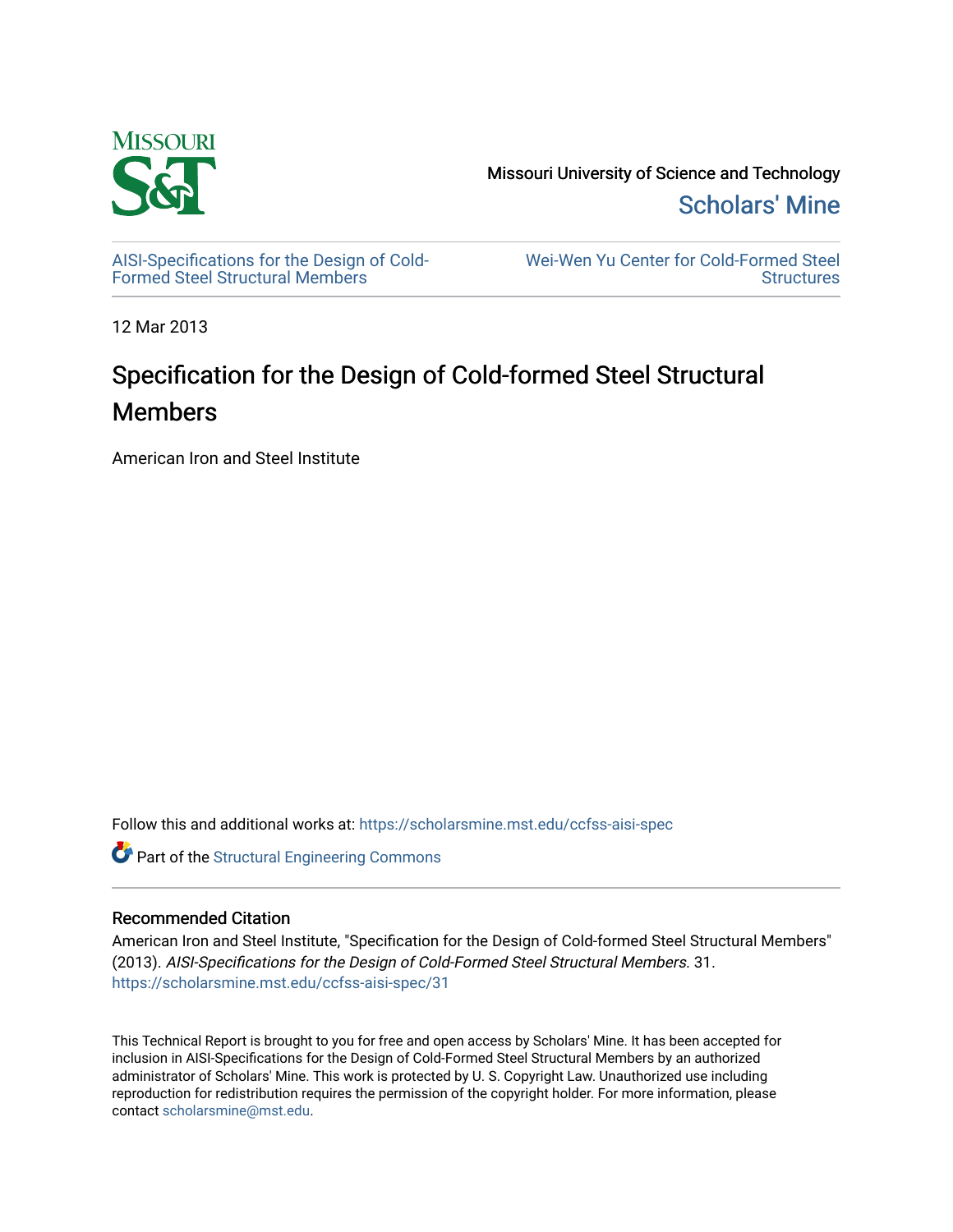## **AMERICAN IRON AND STEEL INSTITUTE SPECIFICATION FOR THE DESIGN OF COLD-FORMED STEEL STRUCTURAL MEMBERS 1968 EDITION**

The following modifications of the 1968 Edition of the Specification for the Design of Cold-Formed Steel Structural Members were recommended by the Advisory Group on the Specification for the Design of Cold-Formed Steel Structural Members and approved by AISI's Committee on Construction Codes and Standards on February 4, 1977.

Note: New material is underlined; deleted material is crossed out.

*Revise Section 1, General, of the 1968 Edition as follows, and delete Addendum No. 1 dated November 19, 1970:* 

#### **1.1 Scope**

This Specification shall apply to the design of structural members cold formed to shape from carbon or low-alloy, sheet or strip steels steel sheet, strip, plate or bar not more than one inch in thickness and used for load-carrying purposes in buildings. It may also be used for structures other than buildings provided appropriate allowances are made for dynamic effects.

#### **1.2 Material**

#### **1.2.1 General**

This Specification contemplates the use of steel of structural quality as defined in general by the provisions of the following specifications of the American Society for Testing and Materials:

Flat-Rolled Carbon Steel Sheets of Struetural Quality, ASTM-A245

High Strength Low Alloy Cold Rolled Steel Sheets and Strip, ASTM A374

High Strength Low Alloy Hot Rolled Steel Sheets and Strip, ASTM A376

Steel Sheet, Zinc-coated (Galvanized) by the Hot-Dip Process, Structural (Physical) Quality, ASTM A446

Hot-Rolled Carbon Steel Sheet and Strip, Structural Quality, ASTM A570

Steel Sheet and Strip, Hot-Rolled and Cold-Rolled, High Strength, Low Alloy, with Improved Corrosion Resistance, ASTM A606

Steel Sheet and Strip, Hot-Rolled and Cold-Rolled, High Strength, Low Alloy Columbium and/or Vanadium, ASTM A607

Steel, Cold-Rolled Sheet, Carbon, Structural, ASTM A611

Structural Steel, ASTM A36

High-Strength Low-Alloy Structural Steel, ASTM A242

High-Strength Low-Alloy Structural Manganese Vanadium Steel, ASTM A441

High-Strength Low-Alloy Columbium-Vanadium Steels of Structural Quality, ASTM A572

High-Strength Low-Alloy Structural Steel

with 50,000 psi Minimum Yield Point to 4 in.

#### Thick, ASTM A588

Structural Steel with 42,000 psi Minimum Yield Point  $(\frac{1}{2})$  in. Maximum Thickness), ASTM A529

#### **1.2.2 Other Steels**

The  $a$ bove listing in Section 1.2.1 does not exclude the use of steel up to and including onehalf inch in thickness ordered or produced to other than the listed specifications provided such steel conforms to the chemical and mechanical requirements of one of the listed specifications or other published specifications which establishes its properties and suitability, and provided it is subjected by either the producer or the purchaser to analyses, tests and other controls to the extent and in the manner prescribed by one of the listed specifications.

#### **1.3 Delivered Minimum Thickness**

The uncoated minimum steel thickness of the cold-formed product as delivered to the job site shall not at any location be less than 95 per cent of the thickness, t, used in its design; however, thicknesses may be less at bends, such as corners, due to cold-forming effects.

*Modify* **Section 3.5, Web Crippling of Beams,** *of the 1968 Edition by making the following addition to Section 3.5 (a) (2):* 

> (2) For reactions of interior supports or for concentrated loads located anywhere on the span: For inside corner radius equal to or less than the thickness of sheet

$$
\begin{array}{c} \rm P_{max} = t^2 \;[\,305 + 2.30 \;\; (N/t) \\ \rm -0.009 \;\; (N/t) \;\; (h/t) \\ \rm -0.5 \;\; (h/t) \,]\, \\ \times \;\; [1.22 - 0.22 \;\; (F_y/33)\,] \\ \times \;\; (F_y/33) \end{array}
$$

For other corner radii up to 4t, the value  $P_{\text{max}}$  given by the above formula is to be multiplied by

 $(1.06 - 0.06$  R/t)

In the presence of a moment larger than 0.3  $M_{\text{max}}$ , the allowable concentrated load or reaction must be multiplied by the reduction factor  $1.9$  M/M

$$
1.0 - 10 / M_{\text{max}}
$$

*Add the following dejiuitions:* 

- $M =$  applied bending moment, at or immediately adjacent to  $\overline{P}$ ,  $\overline{kip}-\overline{in}$ .
- $M_{\text{max}} =$  allowable bending moment permitted if bending stress only exists,  $kip- $-i$ n.$